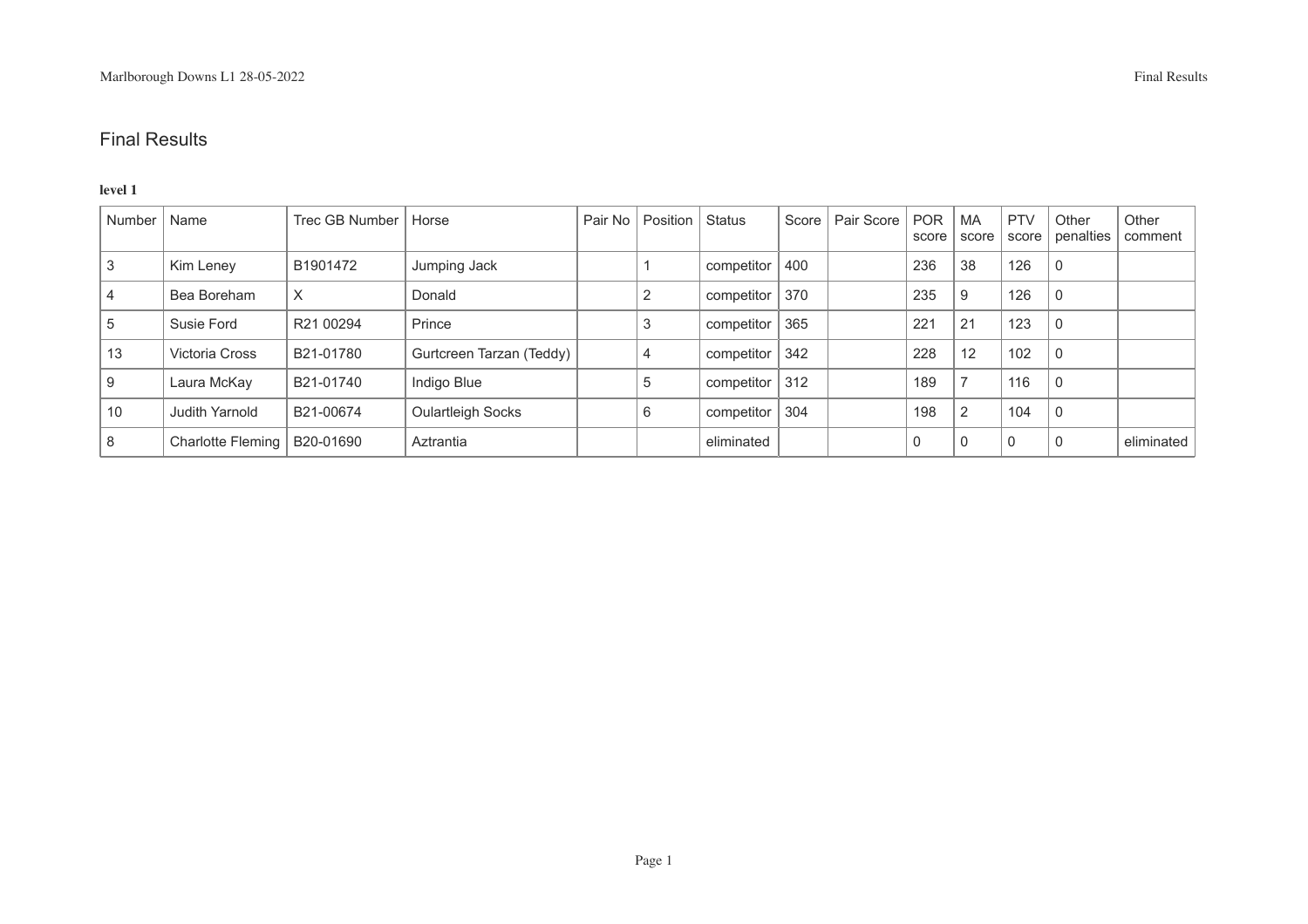### **level 1 pairs**

| Number         | Name                   | <b>Trec GB Number</b> | Horse                            | Pair No | Position   | <b>Status</b> | Score | Pair Score | <b>POR</b><br>score | <b>MA</b><br>score | <b>PTV</b><br>score | Other<br>penalties | Other<br>comment |
|----------------|------------------------|-----------------------|----------------------------------|---------|------------|---------------|-------|------------|---------------------|--------------------|---------------------|--------------------|------------------|
| 6              | Catherine<br>Greening  | B21-01121             | <b>Welland Crystal</b>           | 102     |            | competitor    | 402   | 760        | 239                 | 19                 | 144                 | $\mathbf 0$        |                  |
| $\overline{7}$ | Jo Taylor              | b21-01490             | <b>Bolly</b>                     | 102     |            | competitor    | 358   | 760        | 239                 | 5                  | 114                 | 0                  |                  |
| 11             | Cilla Claxton          | R <sub>20</sub> 01155 | Spot                             | 103     | 2          | competitor    | 361   | 715        | 233                 | 9                  | 119                 | 0                  |                  |
| 12             | Caroline<br>Richardson | R1901363              | Mojo                             | 103     | $\sqrt{2}$ | competitor    | 354   | 715        | 233                 |                    | 120                 | 0                  |                  |
| 15             | Diane Green            | X                     | Penstumbly Our<br><b>Biggles</b> | 104     | 3          | competitor    | 330   | 702        | 220                 | 23                 | 87                  | 0                  |                  |
| 16             | Tessa Baylis           | B21-00114             | Llewis                           | 104     | 3          | competitor    | 372   | 702        | 220                 | 30                 | 122                 | 0                  |                  |
| 20             | Laura Moore            | $\times$              | Florrie                          | 106     | 4          | competitor    | 317   | 680        | 201                 | 14                 | 102                 | 0                  |                  |
| 21             | Anna Hebard            | B1801508              | <b>Black bess</b>                | 106     | 4          | competitor    | 363   | 680        | 201                 | 22                 | 140                 | 0                  |                  |
|                | Mary Bray              | B21 000518            | <b>Bramble</b>                   | 101     | 5          | competitor    | 273   | 597        | 207                 | 0                  | 66                  | 0                  |                  |
| $\overline{2}$ | Anna-Beth Jordan       | X                     | Cutter                           | 101     | 5          | competitor    | 324   | 597        | 207                 | $\Omega$           | 117                 | 0                  |                  |
| 17             | Janet Gordon           | X                     | Mama                             | 105     | 6          | competitor    | 307   | 515        | 208                 | 3                  | 96                  | 0                  |                  |
| 18             | Janice Bridger         | S21-00034Moonrakers   | Llantony Merlin                  | 105     | 6          | competitor    | 208   | 515        | 208                 | $\mathbf 0$        | $\mathbf 0$         | 0                  |                  |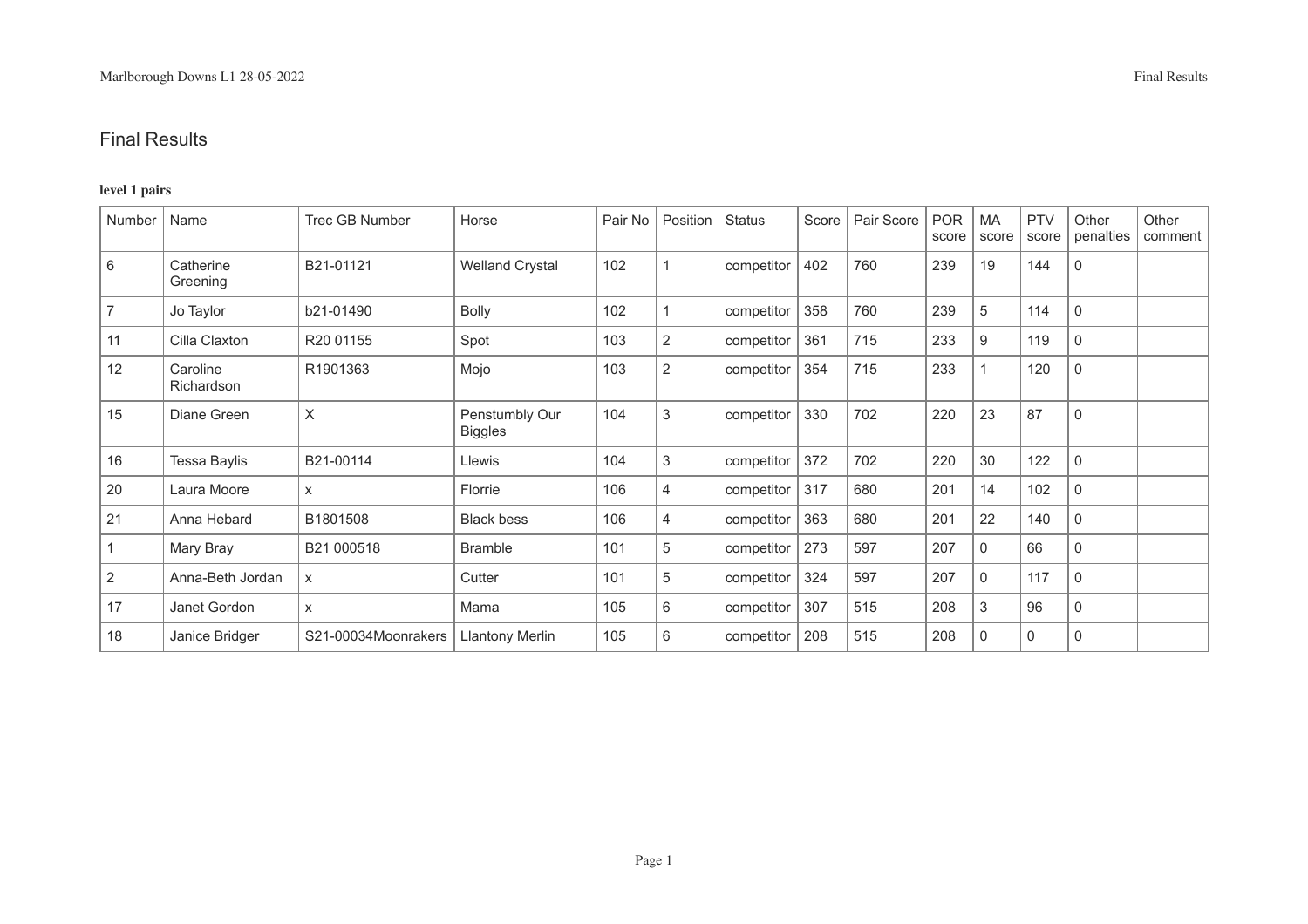#### **level 2**

| Number | Name             | <b>Trec GB Number</b> | Horse                    | Pair No | Position | <b>Status</b> | Score | Pair Score | <b>POR</b><br>score | MA<br>score    | <b>PTV</b><br>score | Other<br>penalties | Other<br>comment |
|--------|------------------|-----------------------|--------------------------|---------|----------|---------------|-------|------------|---------------------|----------------|---------------------|--------------------|------------------|
| 59     | Jane Anscombe    | R21 00293             | <b>Transwales Bertie</b> |         |          | competitor    | 349   |            | 191                 | 37             | 121                 | 0                  |                  |
| 84     | Vicki Glynn      | 86                    | <b>Red Rock</b>          |         | 2        | competitor    | 333   |            | 158                 | 36             | 139                 | $\mathbf{0}$       |                  |
| 62     | Sue Perks        | R00605                | Roxanne                  |         | 3        | competitor    | 316   |            | 168                 | 38             | 110                 | $\mathbf 0$        |                  |
| 81     | Donna Sharp      | R21-01051             | Glantrasna carrig        |         | 4        | competitor    | 295   |            | 161                 |                | 133                 | $\mathbf 0$        |                  |
| 75     | Lesley Lewis     | R21-1532              | Ffynnoncadno Sofi        |         | 5        | competitor    | 286   |            | 142                 | 30             | 114                 | 0                  |                  |
| 53     | Jane McGregor    | R00757                | Molly Malone             |         | 6        | competitor    | 285   |            | 179                 | 6              | 100                 | 0                  |                  |
| 65     | Jayne Prestwich  | 200                   | Alfie                    |         |          | competitor    | 282   |            | 132                 | 37             | 113                 | 0                  |                  |
| 56     | Joanna Messenger | B21-00210             | Stella                   |         | 8        | competitor    | 248   |            | 122                 | 4              | 122                 | 0                  |                  |
| 68     | Karen Butt       | R21-00635             | Elle                     |         | 9        | competitor    | 248   |            | 107                 | 5              | 136                 | $\mathbf 0$        |                  |
| 69     | Sharon Petchey   | R 208                 | Dixie                    |         | 10       | competitor    | 196   |            | 98                  | $\overline{2}$ | 96                  | 0                  |                  |
| 72     | Eleanor Prescott | B01358                | Raiden                   |         | 11       | competitor    | 184   |            | 63                  | $\mathbf{0}$   | 121                 | 0                  |                  |
| 78     | Alex Wells       | <b>B93</b>            | Heron                    |         |          | eliminated    |       |            | $\mathbf 0$         | 35             | 0                   | $\Omega$           | eliminated       |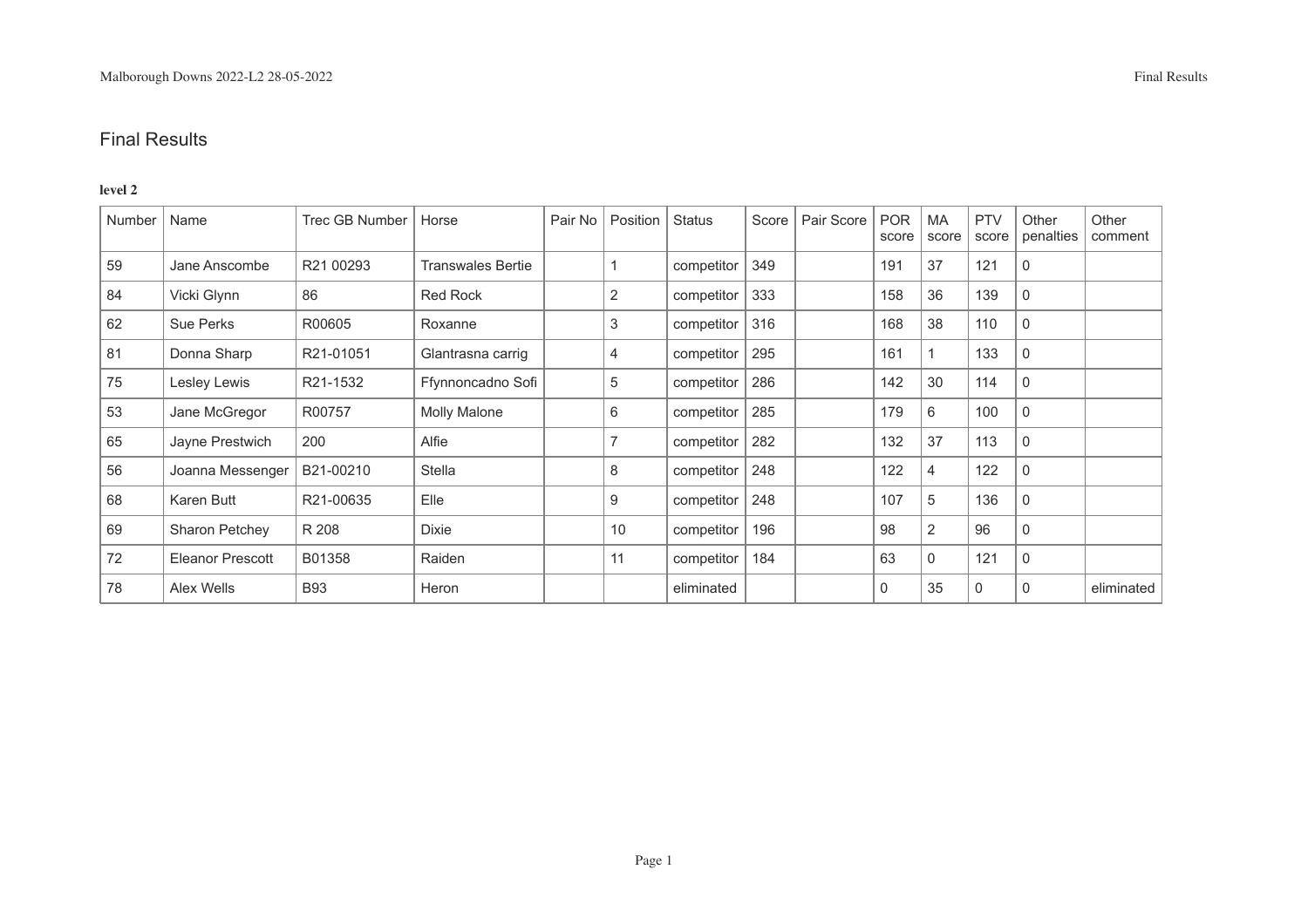### **level 2 pairs**

| Number | Name                  | <b>Trec GB Number</b> | Horse                            | Pair No | Position       | <b>Status</b> | Score | Pair Score | <b>POR</b><br>score | <b>MA</b><br>score | <b>PTV</b><br>score | Other<br>penalties  | Other<br>comment |
|--------|-----------------------|-----------------------|----------------------------------|---------|----------------|---------------|-------|------------|---------------------|--------------------|---------------------|---------------------|------------------|
| 79     | Marnie Bassi          | B2001177              | Wing it                          | 210     | $\mathbf{1}$   | competitor    | 357   | 695        | 194                 | 15                 | 148                 | $\mathbf 0$         |                  |
| 80     | <b>Tania Guinness</b> | S21-01703             | The Artful Dodger                | 210     | $\mathbf{1}$   | competitor    | 338   | 695        | 196                 | 16                 | 126                 | $\mathbf 0$         |                  |
| 60     | <b>Wendy Neath</b>    | 257                   | Rocco                            | 204     | 2              | competitor    | 350   | 684        | 168                 | 40                 | 142                 | $\mathbf{0}$        |                  |
| 61     | Kay Kitson            | R21-00061             | <b>Skelton Tara</b>              | 204     | $\overline{2}$ | competitor    | 334   | 684        | 168                 | 38                 | 128                 | $\mathbf 0$         |                  |
| 66     | Lisa Geer             | R21-00007             | Rosie                            | 206     | 3              | competitor    | 322   | 682        | 161                 | 43                 | 118                 | $\mathbf 0$         |                  |
| 67     | Kathleen Botting      | B21-01530             | <b>Green Earth</b>               | 206     | 3              | competitor    | 360   | 682        | 161                 | 47                 | 152                 | $\mathbf 0$         |                  |
| 73     | <b>Kirsty Adams</b>   | R00902                | Dougal (Randalstown<br>Guinness) | 208     | $\overline{4}$ | competitor    | 337   | 609        | 173                 | 38                 | 126                 | $\mathbf 0$         |                  |
| 74     | James Prescott        | X                     | Bruno (Reset Silver Lining       | 208     | $\overline{4}$ | competitor    | 272   | 609        | 173                 | $\mathsf{O}$       | 99                  | $\mathsf{O}\xspace$ |                  |
| 70     | Tina Cobourn          | B01143                | Ruby                             | 207     | 5              | competitor    | 278   | 586        | 146                 | $\mathbf 0$        | 132                 | $\mathsf{O}\xspace$ |                  |
| 71     | Jasmin Khan           | B21-01390             | Dudley                           | 207     | 5              | competitor    | 308   | 586        | 146                 | 27                 | 135                 | $\mathbf 0$         |                  |
| 54     | Stella Bellem         | R21-00711             | Rambler                          | 202     | 6              | competitor    | 270   | 535        | 142                 | $\mathbf 0$        | 128                 | $\mathbf 0$         |                  |
| 55     | Helen Brophy          | B21-00429             | Emma                             | 202     | 6              | competitor    | 265   | 535        | 142                 | 9                  | 114                 | $\mathbf 0$         |                  |
| 76     | Kathy Whitehead       | B21-00334             | <b>Bybeck Rooney</b>             | 209     | $\overline{7}$ | competitor    | 257   | 519        | 157                 | $\mathbf 0$        | 100                 | $\mathbf 0$         |                  |
| 77     | Willa Muir            | R2100452              | <b>Gypsy Rose</b>                | 209     | $\overline{7}$ | competitor    | 262   | 519        | 157                 | $\mathbf 0$        | 105                 | $\mathbf 0$         |                  |
| 51     | Ann Maisel            | B21-00043             | Filada                           | 201     | $\,8\,$        | competitor    | 250   | 513        | 129                 | 3                  | 118                 | $\mathsf{O}\xspace$ |                  |
| 52     | <b>Rachel Mallett</b> | B21-01510             | Dave                             | 201     | 8              | competitor    | 263   | 513        | 129                 | 8                  | 126                 | $\mathbf 0$         |                  |
| 57     | <b>Heather McLeod</b> | R <sub>547</sub>      | Claypark Mr Podd                 | 203     | 9              | competitor    | 281   | 490        | 117                 | 45                 | 119                 | $\mathbf 0$         |                  |
| 58     | Sue Squirrell         | R 462                 | Goldenrina Elle                  | 203     | 9              | competitor    | 209   | 490        | 117                 | $\mathbf 0$        | 92                  | $\mathbf 0$         |                  |